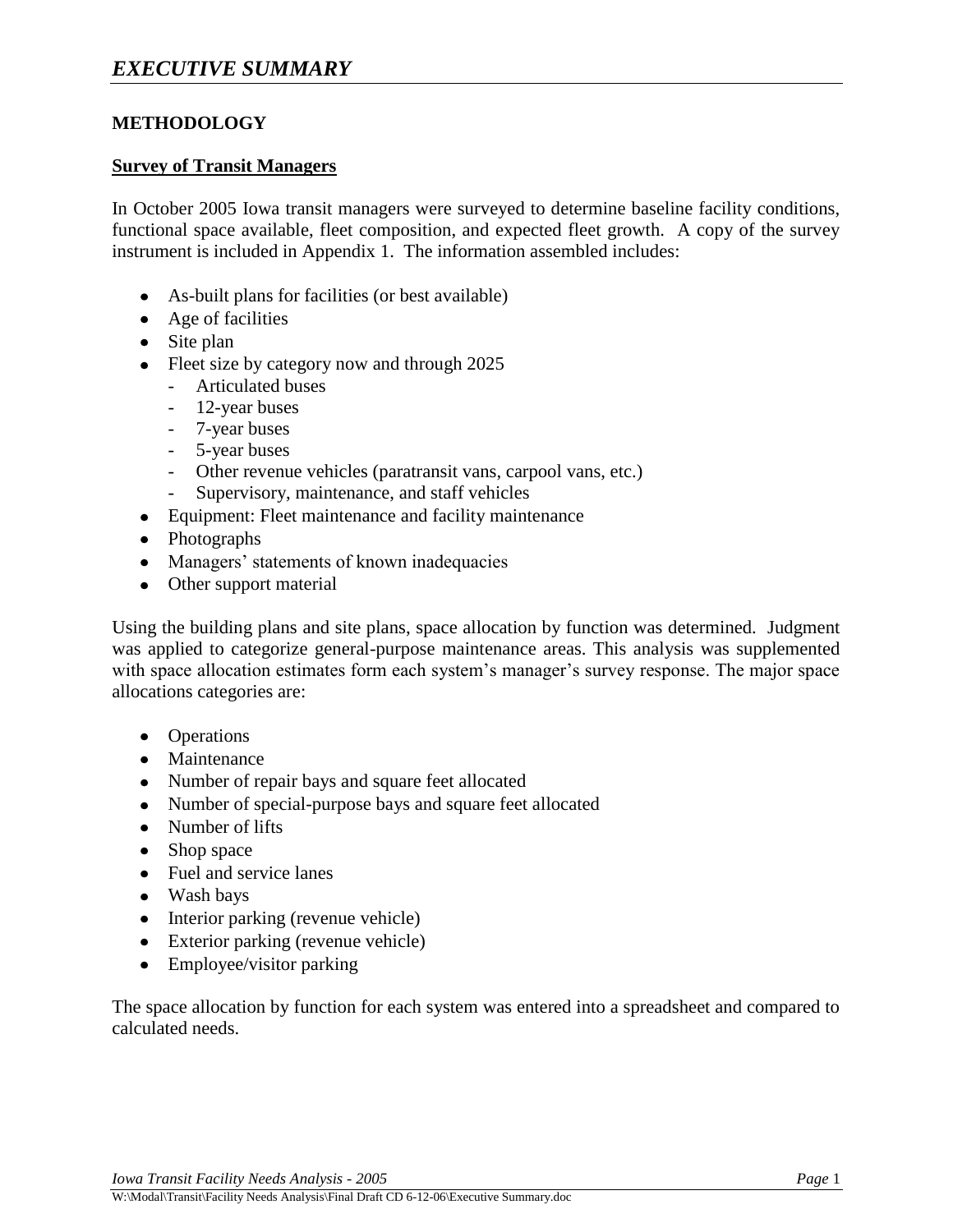# **Site Visits**

A team of architects and engineers visited each federally-funded facility to inspect and assess critical architectural needs. The team identified structural, safety, health, and operations- related issues. The team provided a prioritized cost estimate for repairs and a 20-year maintenance cost estimate. Results of the architectural assessment are contained in Volume II.

### **Future Fleet Size**

Anticipated fleet growth is the primary determinant of future space needs. The consultant team reviewed US Census population forecasts for 2005, 2010, 2015, and 2025 and estimated future fleet needs for those years based on the projected population growth.

Population growth is projected to be small, and so is fleet growth. The large urban fleet is currently comprised of 664 vehicles and is projected to grow to 775 by 2025 – 17% growth. The majority of the large urban growth affects Des Moines MTA and Five Seasons Transit in Cedar Rapids. These two systems require special consideration for future years. The small urban fleet is comprised of 94 vehicles and minimal growth is projected. The regional fleet is comprised of 825 vehicles and is projected to grow to 847 vehicles – 2.6%.

Since growth is projected to be minor, the comparison of current facility space to the estimated 2005 space needs for the current fleet is the most significant analysis. For most systems, addressing current needs will be satisfactory for the next 20 years.

### **Facility Space Allocation Prototypes**

In November 2005 a prototype facility design workshop was held with the consultant team, Iowa DOT staff, and a steering committee of representatives from each category of Iowa's transit agencies to agree on standards for space allocation. Typical per-bus space allocation standards used in the transit industry served as the starting point for Iowa's draft space-allocation standards. The consultant team then worked with Iowa's transit 2005 managers to customize standards for large urban, small urban, and regional systems as well as satellite buildings. Prototype space allocations were determined for each class of transit system. Then, actual facility space allocations were compared to calculated space needs using the prototype standards and discrepancies were identified. The appropriate prototype space allocation is included for comparison with each system's space availability in the 2005 spreadsheet.

The comparison of prototype space allocation to actual provides a rough indicator of need based on typical space usage practice. However, most transit systems are not "typical' because their space usage has evolved through necessity and opportunity. The management structures also vary. Therefore, any space allocation that varies more that 25% from the prototype suggests that a further review of specific needs may be warranted to address the deficiencies identified at a particular facility.

The prototype analysis performed provides an indication that certain of Iowa's transit facilities are considerably, and in a few instances seriously, undersized in a particular functional area. If a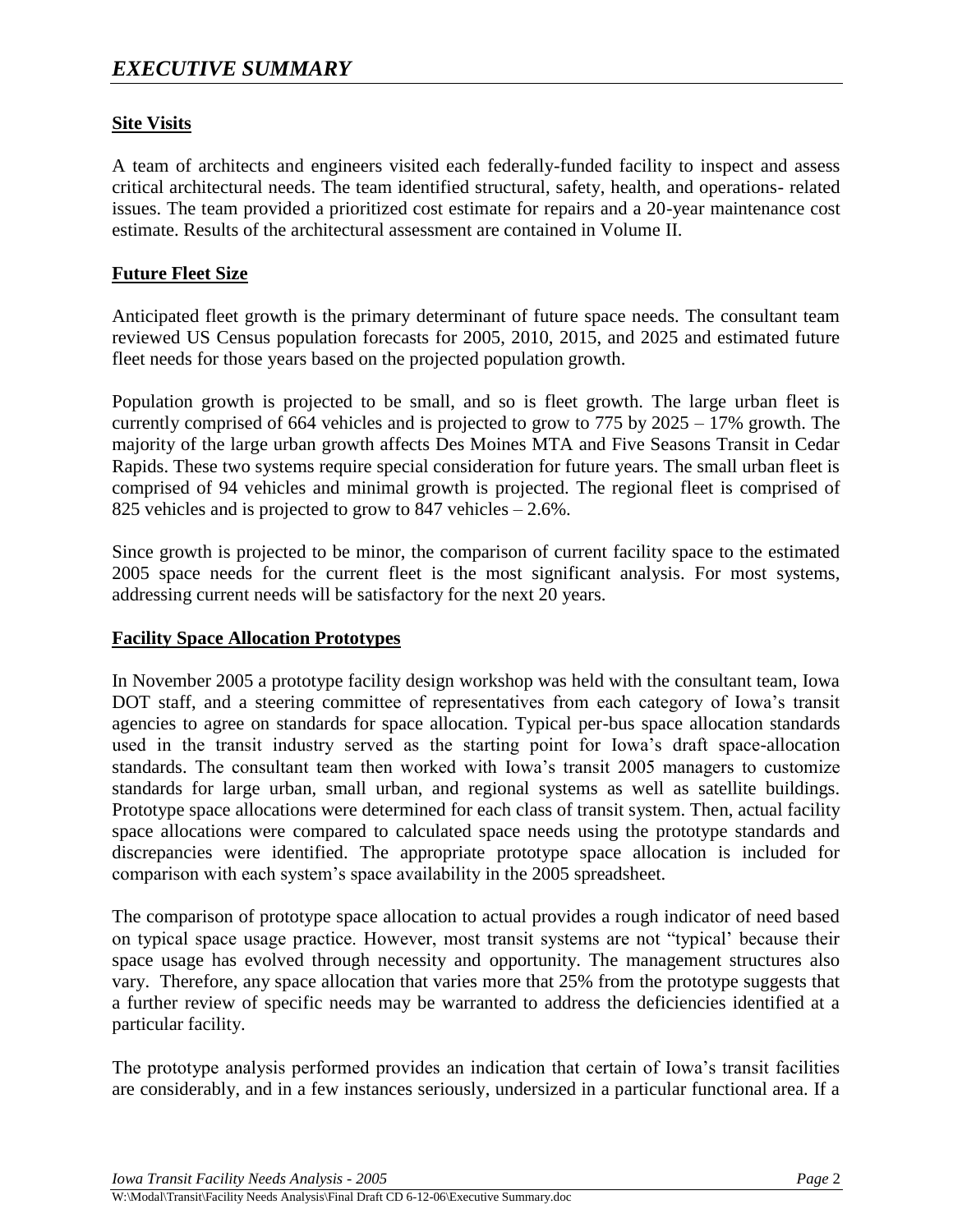# *EXECUTIVE SUMMARY*

facility is undersized that probably causes operational inefficiencies and could possibly result in safety problems. For example, if indoor fleet parking is not adequate, managers may park buses in the maintenance bays at night, at least in the winter. This may cause inefficiencies for the morning shift; but that has to be weighed against the cost of adding space. Similarly, maintenance bay allocation assumes one maintenance shift. A space problem may be addressed through shift work or some contracting out if vendors are available. The cost of extra personnel or contracts must be weighed against the capital available and costs of facility expansion alternatives.

This project could not resolve all of these options, but it does highlight systems where space problems are likely causing operational inefficiencies. These are noted in the text summaries for each system.

# **GENERAL CONCLUSIONS**

#### **Space Allocation**

Reviewing space needs estimates for each class of transit system reveals patterns that hold for most systems in that class. In this section, some general observations are made regarding each class of transit system and the specific systems that appear to have the greatest space needs are noted.

#### **Large Urban Systems**

Large urban transit systems account for 664 vehicles in 2005, project to grow 17% to 775 by 2025. For large urban systems, comparing calculated **maintenance space** needs for 2005 against actual space available based on survey results indicates a need for  $65,000$  square feet – a 43% shortfall. This is significantly greater than the 25% range used in identifying critical shortfalls, indicating that this class of system is short of maintenance space compared to typical practice. Review of individual agencies confirms this general pattern. Individual agencies indicate a need for specialized repair bays to improve efficiency. Space for improvements to fueling and washing vehicles were needed at most large urban facilities.

The other noticeable space shortfall for Large Urban systems is area for indoor bus parking. The calculated shortfall is  $80,000$  square feet for the category  $-31\%$ . This is only slightly above the 25% criterion, but does indicate a pattern. In general, operations space is within the 25% guideline range for the Large Urban Category.

The large urban systems that demonstrate the greatest need are Des Moines MTA, Five-Seasons Transit in Cedar Rapids, Cambus in Iowa City, and Coralville Transit in Coralville. Each of these systems is well below the 25% standard guideline for one or more functional areas and should warrant further evaluation of facility expansion alternatives and funding options.

Some agencies share facilities. Sioux City obtains heavy repair service from its municipal Department of Public works. Council Bluffs is operated by MAT from Omaha. Davenport shares space with Rock Island Transit. The combined operation in Davenport/Rock Island was not

*Iowa Transit Facility Needs Analysis - 2005 Page* 3

W:\Modal\Transit\Facility Needs Analysis\Final Draft CD 6-12-06\Executive Summary.doc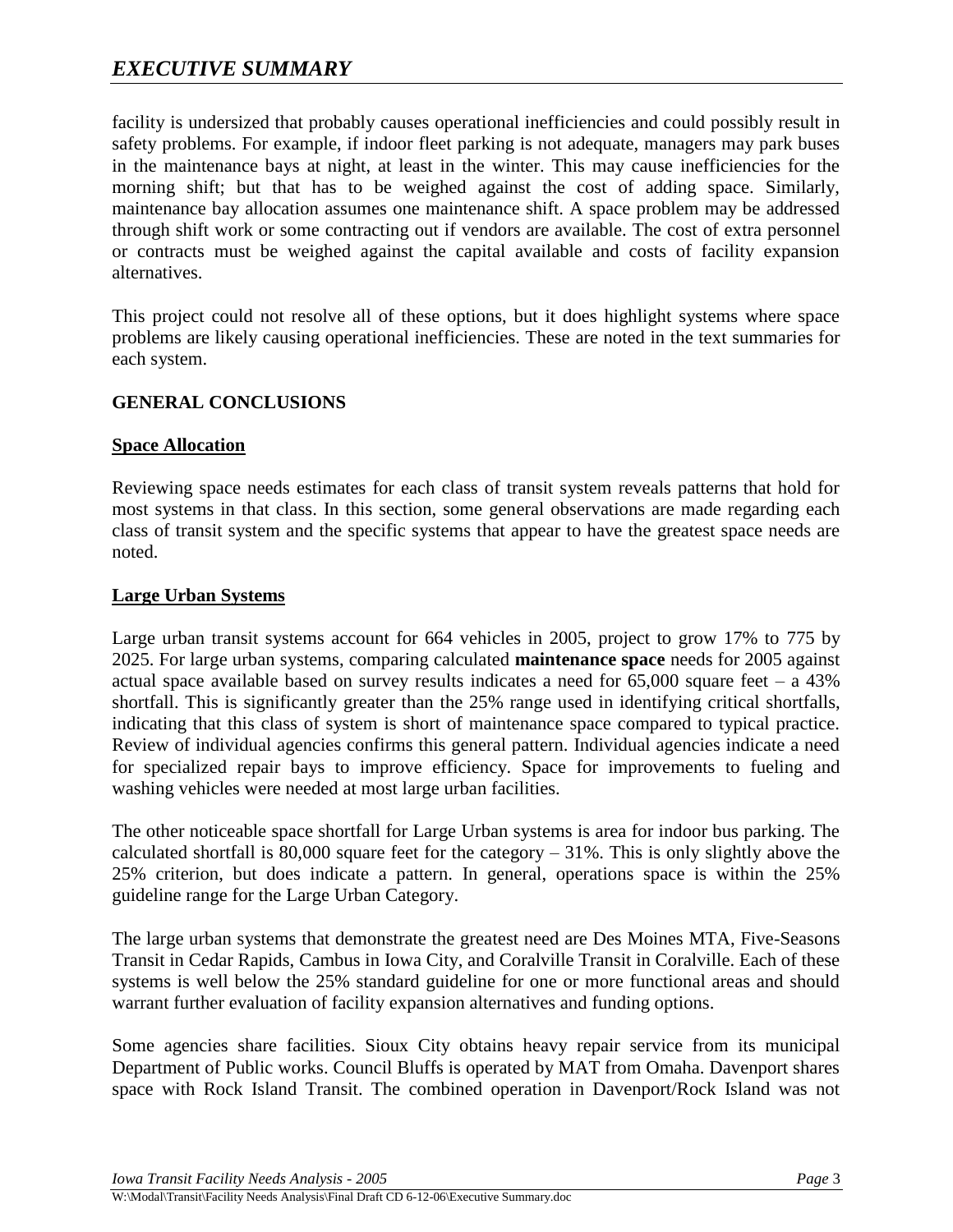analyzed as part of this project, but the manager's survey indicates some space problems when considering the combined fleet.

# **Small Urban Systems**

The small urban systems account for the smallest fleet group, 94 vehicles at present and no projected growth. Small urban systems show no systematic shortfall of operations space**,** but like large urban agencies the small urbans show a 43% shortfall in maintenance space for 2005. This is about 10,000 square feet and the shortfall exceeds the 25% guideline. The pattern of need in this category is the same as for large urbans.

Small urbans show a surplus of enclosed vehicle parking, but that is probably due to the fact that many are shared-use facilities, so parking space is not all allocated to the small urban transit operation. Five out of the seven small urban systems operate out of shared facilities. Ft. Dodge, Mason City, Marshalltown, and Ottumwa share with the regional system in their area. Muscatine also operates out of a shared facility. Burlington is part of a public works facility. Clinton is the only small urban jurisdiction to operate its transit system out of free standing facility and appears to have adequate space for each function on comparison with space guidelines developed for this analysis.

### **Regional Systems**

The sixteen regional systems account for the largest transit fleet in Iowa, 825 vehicles. Very little growth is projected by 2025. However, the regional systems show a collective shortfall of 16,000 square feet of operations space, 20% on average in 2005. This is within the 25% guideline range statewide, but indicates that several systems are tight on operations space.

Maintenance space shows a huge calculated shortfall of 129,000 square feet, almost a six-fold shortfall. Similarly, indoor vehicle storage shows a three-fold shortfall of 225,000 square feet. Because regional systems have many satellite facilities and often operate out of multiple locations or shared locations, it is very difficult to apply standards to this class. As was noted in the architectural review, there is very little that is standard about the operating structure, buildings, number of buildings, or extent of contracted maintenance. Each system is a unique operation that developed out of local opportunities and conditions. The standards analysis suggests serious space shortfalls; but each system's facility needs must be reviewed in their entirety before assuming that existing facilities are inadequate it they do not compare favorably with the prototype standards.

Five regional systems operate out of leased facilities, 5 operate out of shared facilities, one is brokered and operating out of several independent facilities, and five are free-standing operations. Region 4, 7, 8, 10, 11, 14, and 16, accounting for 203 vehicles, operate out of leased facilities, not necessarily designed for transit operations. Region 7's parent organization has recently purchased a building and will soon transition into operations directed from offices retrofitted to accommodate its needs. The policy board of several of the six other regional transit agencies has expressed support for efforts to assess whether improvements are warranted to meeting their agency's need for operations and other space. And it may be some time before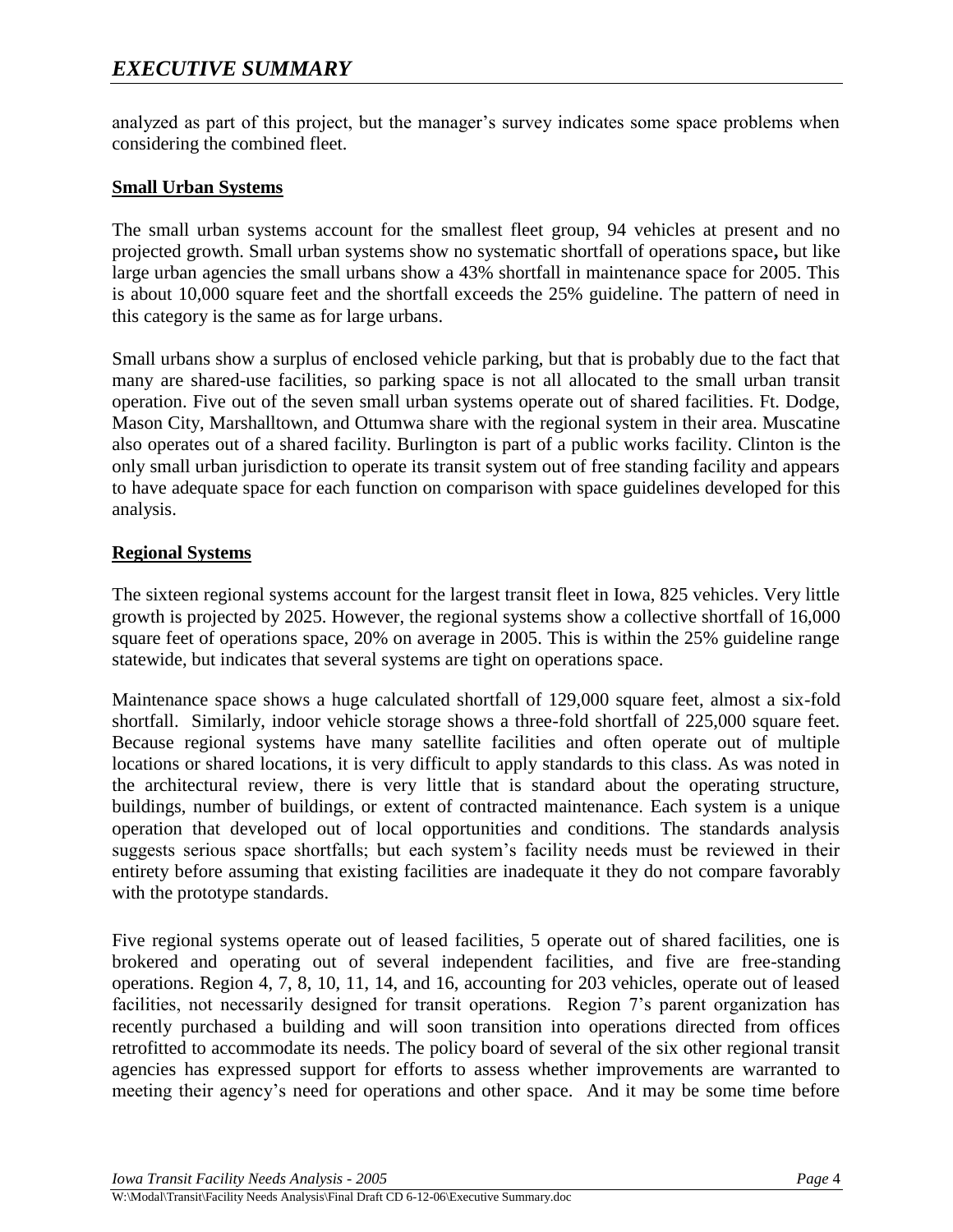# *EXECUTIVE SUMMARY*

certain policy boards direct their staff to undertake a more thorough analysis of capital and operating finances, operations, maintenance, and parking policies, and a thorough functional analysis of how space is used. As such, it is difficult to arrive at hard and fast conclusions about the space needs of Iowa's regional transit agencies. However, regional transit agencies exhibit operational similarities that make it possible to describe their needs in enough detail to fulfill the basic objectives of this analysis.

Region 1 in Decorah (44 vehicles) operates out of a shared facility. Region 2 (84 vehicles) shares facilities with Mason City Municipal Transit. Region 5 (65 vehicles) operates across the street from Ft. Dodge DART. The two facilities share parking, maintenance, fueling, and wash facilities. Region 6 (18 vehicles) shares facilities with Marshalltown Municipal Transit and the Marshalltown Public Works Department. Region 7 shares facilities with an NGO that performs a substantial part of its maintenance. Region 15 (15 vehicles) shares facilities with the Ottumwa Transit Authority. These systems are no doubt operating very efficiently with respect to space and workforce utilization. They are also part of a larger management structure which provides greater support staff and oversight.

HIRTA (Region 11) is a brokered system with a different contract service provider (operator) in each county. The independent operators that make up HIRTA were not assessed individually.

The five free-standing regional systems have one or more satellite facilities and seem to rely heavily on contracted maintenance. For instance, Region 8 (30 vehicles) reports almost no operations or maintenance space in its primary facility but has a satellite facility. Region 9 (67 vehicles) is 3-fold short on maintenance space compared to the standard and has no enclosed parking on site, but manages to operate. Region 12 (37 vehicles) is 3-fold short on maintenance space compared to the standard and has storage space in 2 satellite garages. Region 13 (56 vehicles) is 3-fold short on maintenance space and four-fold short on operations space compared to the standard and has virtually no enclosed parking. Region 3 is 50% short on operations space and is considering satellite parking. These operating arrangements are probably economical and efficient; presumably all necessary functions are carried out. However, to properly analyze space needs the operating policies, maintenance practices, off-site parking arrangements, and functions at each system's satellite facilities needs to be analyzed on comparison with a long range vision (perhaps twenty year) or perspective of what that system's policy board, management, stakeholders and residents expect it to become.

### **Security**

Security equipment and procedures were not a part of this study, but must be considered as part of future facility upgrades. Basic security measure should be considered part of an overall safety and security program. Priorities for funding are suggested here.

The most fundamental security feature is controlled access. This implies a fenced perimeter, controlled gate access for revenue vehicles, controlled access for employee parking, controlled access to administrative areas, and controlled access to operations and maintenance areas. The degree of control needed is related to local conditions. Gate access can be handled with personnel or with electronic systems and automated opening/closing.

*Iowa Transit Facility Needs Analysis - 2005 Page* 5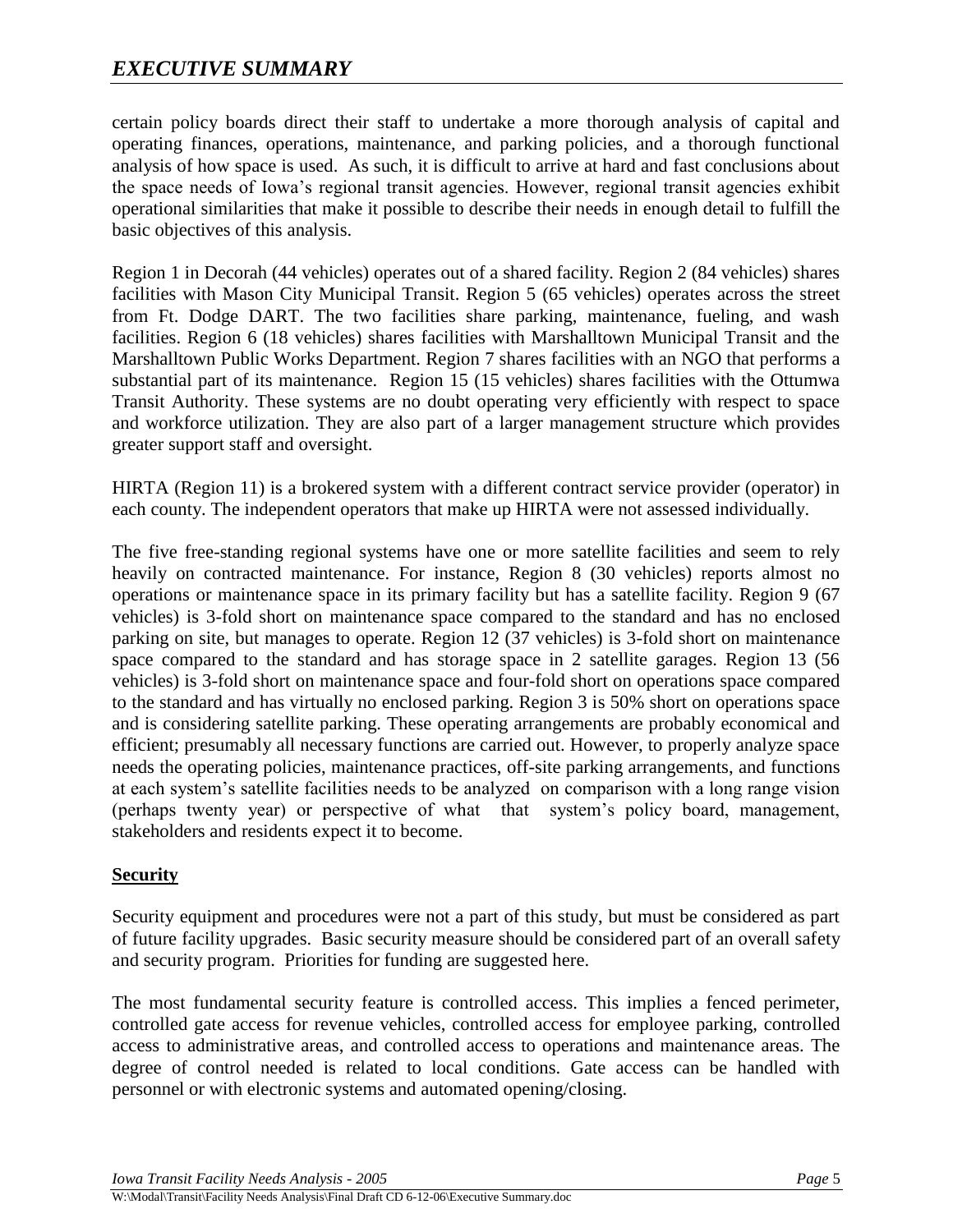Storage areas for fuel and combustible materials need special control. The methods will vary depending on facility design, but access restriction should be at a higher level than general facility access.

Exterior lighting is an important security feature. Outdoor vehicle storage areas and the building exterior should be lighted to discourage intruders.

Security cameras provide an additional level of security, but someone must monitor the cameras. Motion detectors can be used in lieu of night security staffing depending on the perceived degree of threat.

While not a facility feature, staff training in security awareness must accompany physical measures. The eyes of employees are the basis for security during operating hours.

#### **Environmental Compliance**

Both for legal reasons and for the public welfare, transit facilities must adhere to high environmental standards. The critical areas are:

- Fuel storage
- Oil and grease handling in the shop
- Oil and grease traps in drains, both interior shops and exterior bus parking lots
- Recycling of bus wash water

Priority should be given to upgrading facilities that are deficient in these areas and not scheduled for replacement in the near future.

#### **Energy Conservation**

Heating and cooling energy is a major cost item for transit agencies. Routine steps to control heat loss should be part of building design or upgrades. The most basic elements are zoned HVAC systems, insulation, tight-fitting doors and windows, and shades on the south side.

In some cases, opportunities exist to buy steam heat from central facilities serving nearby institutions. If this is an option, the capacity of the prime facility and the cost must be assessed to determine if purchasing steam heat is economical.

For years, some maintenance shops have burned waste oil for heat. This is economical on the surface, but furnaces must meet air quality standards. The saving on heating fuel must be compared to the capital cost of installing an environmentally acceptable system and the cost of disposing waste oil.

Conservation of electricity saves money. For older facilities with inefficient lighting and no foreseeable replacement date, upgrades to shop lighting should receive priority.

*Iowa Transit Facility Needs Analysis - 2005 Page* 6

W:\Modal\Transit\Facility Needs Analysis\Final Draft CD 6-12-06\Executive Summary.doc